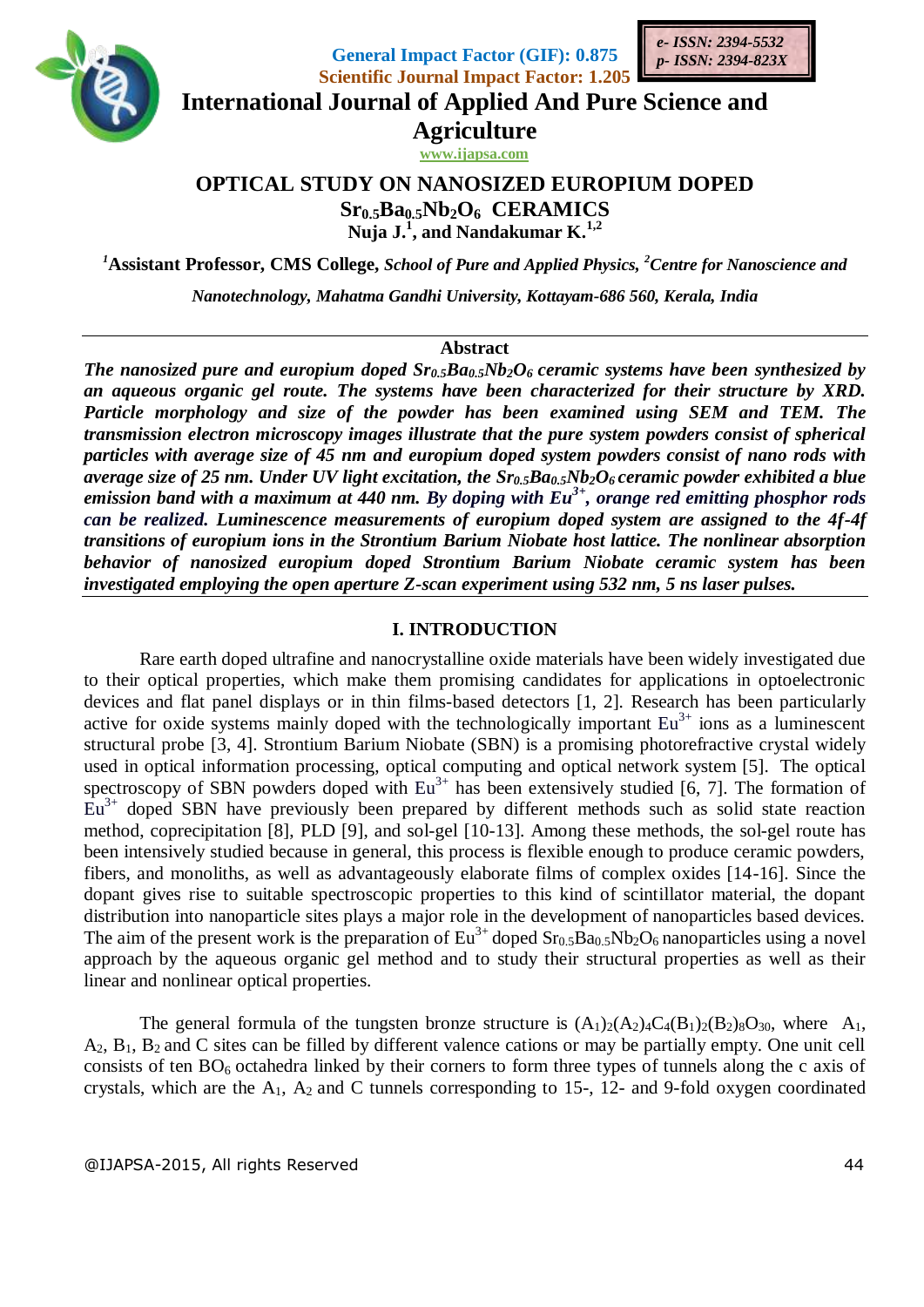lattice sites. Both  $B_1$  and  $B_2$  are 6 fold sites located inside the  $BO_6$  oxygen octahedral units. In the case of SBN, only five of the six available  $A_1$  and  $A_2$  sites are occupied by  $Sr^{2+}$  and  $Ba^{2+}$  cations on an average.  $B_1$  and  $B_2$  sites are completely filled with  $Nb^{5+}$  cations while C sites are empty. The partially filled structure of SBN provides large possibilities to accommodate various dopants from transition metal ions to rare earth ions.

### **II. EXPERIMENTAL**

The starting materials used for the preparation of pure SBN and SBN:  $Eu^{3+}$  were Ba (NO<sub>3</sub>)<sub>2</sub>, Sr  $(NO<sub>3</sub>)<sub>2</sub>$ , Nb<sub>2</sub>O<sub>5</sub>, Eu  $(NO<sub>3</sub>)<sub>2</sub>$ , EDTA, ammonia solution and citric acid. Citric acid and EDTA were used as chelating agents. For the preparation of Ba-EDTA and Sr-EDTA complexes, barium nitrate and strontium nitrate were separately dissolved in deionised water and mixed with aqueous EDTA. The required amount of ammonia solution was added to achieve  $pH > 7$  to form transparent Ba-EDTA and Sr-EDTA complexes. The pH of the solution was then adjusted to 7 by using nitric acid. The procedure followed for the preparation of SBN has been reported previously [17]. For the preparation of  $Eu^{3+}$ doped SBN ceramic powders stoichiometric amounts of Ba-EDTA, Sr-EDTA, Nb-citrate solutions and Europium nitrate of 2 wt. % were mixed together, followed by addition of citric acid in the molar ratio of citric acid: Nb = 3:1. The pH was adjusted to 8 by addition of ammonia solution. A clear transparent SBN: Eu<sup>3+</sup> precursor solution was obtained. This solution was heated at 80°C for 24 hrs to produce a gelatinous precursor, which was then calcined at 800 $^{\circ}$ C for 6 hrs in air to form the SBN: Eu<sup>3+</sup> nanoceramic powders.

The FTIR spectra of the samples were taken and the formation of SBN phase have been confirmed. Thermogravimetry (TG) and differential thermal analysis (DTA) techniques were used to determine the weight loss and changes associated with phase transitions in SBN during thermal evolution and confirmed the formation of SBN nanosystem at 800°C. The XRD [ X'pert PRO X-ray Diffractometer,  $\lambda$ =0.1541nm] data of the samples indicate the formation of SBN structure. The detailed micro structural analysis were performed using SEM [JEOL JSM 6390] and HRTEM [JEOL JEM 3010] to determine the morphology, particle size and crystallographic planes. The photoluminescence analysis were performed using a spectrofluorophotometer (Shimadzu RF-PC 5301) utilized to confirm the Europium complex formation in the host.

The open aperture z-scan [18] experiment was used to characterize the nonlinear transmission of the prepared samples. The samples were suspended in ethylene glycol by sonication and were taken in 1 mm cuvettes for the measurements. Nanosecond laser pulses from a frequency doubled Q-switched ND:YAG laser (Quanta Ray - SpectraPhysics) were used for the measurements. The propagation direction of the exciting laser is considered as the z-axis. The beam is focused using a plano-convex lens and the focal point is taken as  $z = 0$ . The beam has maximum energy density at the focus, which will symmetrically reduce towards either side of it on the z-axis. In the experiment, the sample is placed in the beam at different positions with respect to the focus (i.e, scanned on the z-axis), and the corresponding transmissions are recorded. The position Vs transmission curve thus obtained is known as the open aperture z-scan curve and from this curve the nonlinear absorption coefficient of the sample can be calculated.

## **III. RESULTS AND DISCUSSION**

The XRD pattern of pure SBN and SBN:  $Eu^{3+}$  calcined at 800°C are shown in Fig. 1 and confirms the formation of desired phase of the prepared sample through the assigned peaks according to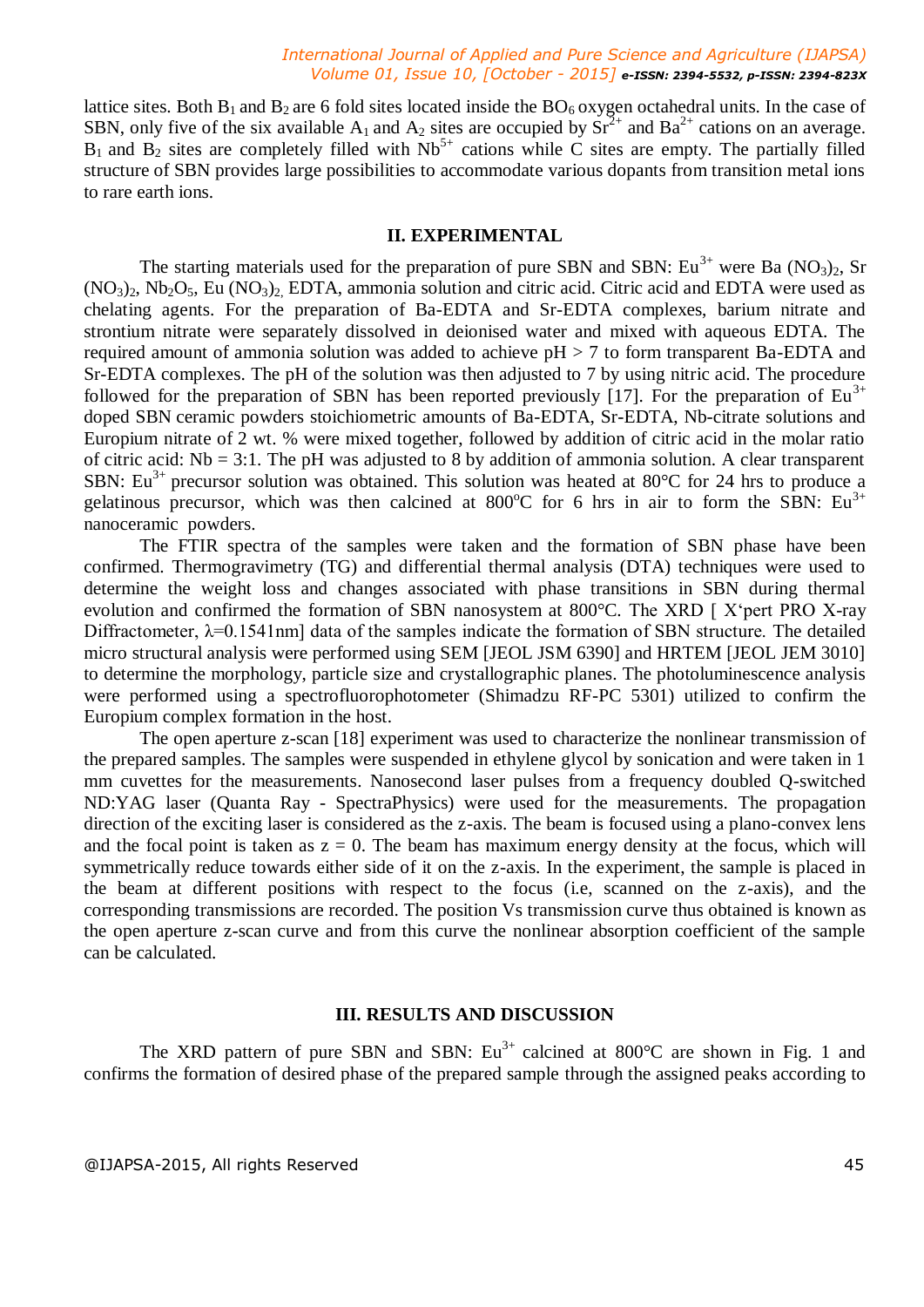JCPDS card N-39-0265. The crystallite size using the Scherrer equation and the lattice constants in heat treated powders of pure SBN and SBN:  $Eu^{3+}$  were calculated and are given in Table.1.



**Fig. 1. XRD of pure SBN and SBN: Eu3+ Table. 1. Crystallite size and Lattice constants of the samples.**

|                | <b>Crystallite</b><br>$size$ (nm) | Lattice constants $(A^0)$ |        |       |
|----------------|-----------------------------------|---------------------------|--------|-------|
| <b>Sample</b>  |                                   | a                         |        | c     |
| Pure SBN       | 40                                | 12.140                    | 12.159 | 3.888 |
| SBN: $Eu^{3+}$ | 32                                | 12.426                    | 12.342 | 4.069 |



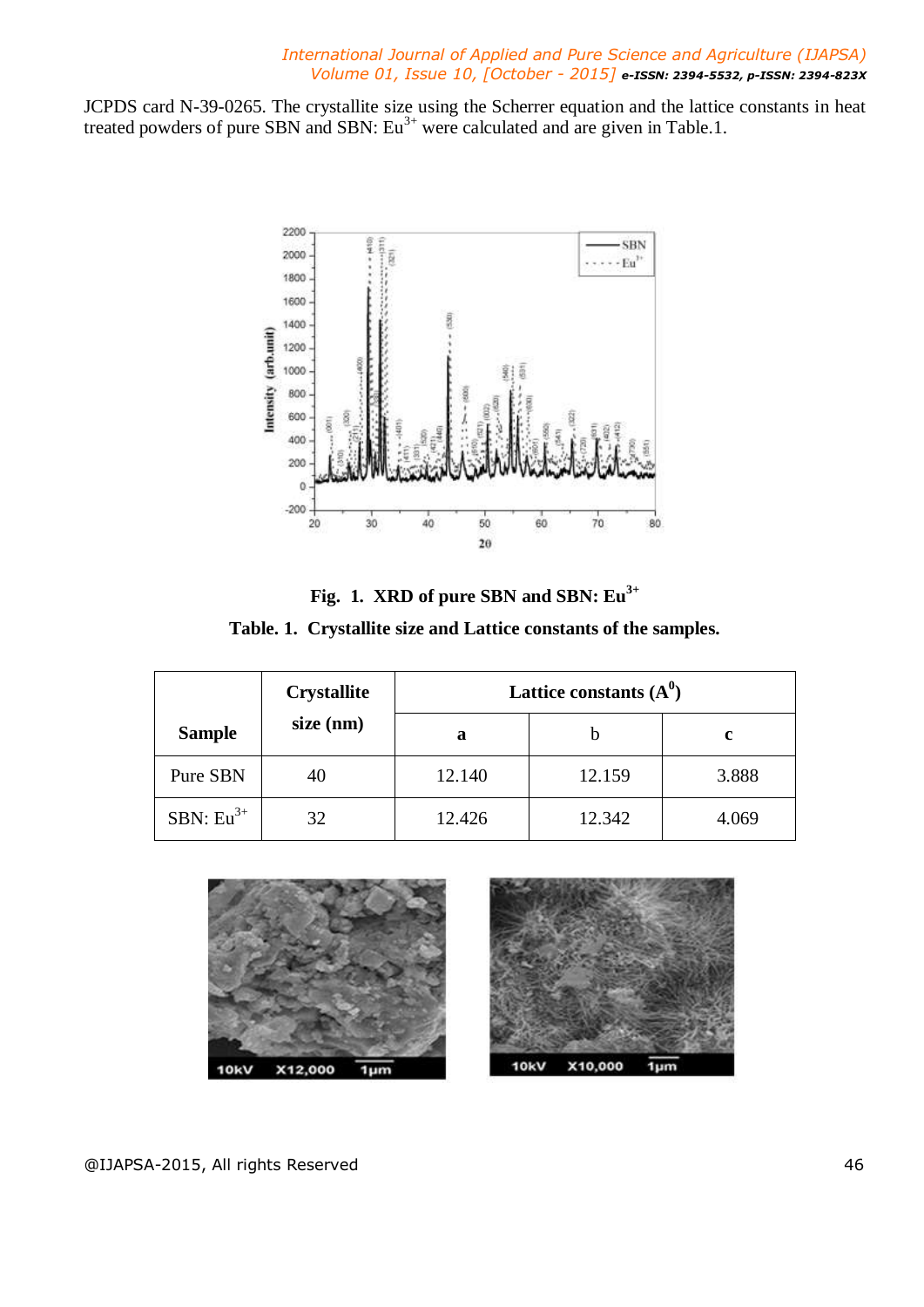## **Fig. 2. SEM of pure SBN and SBN: Eu3+**

The SEM micrograph of pure SBN is shown in Fig. 2 and the microstructure observation shows grain size to be 0.1 to 3 micrometer and the image of SBN:  $Eu^{3+}$  system indicates the morphology of nanowires revealing the strong influence of  $Eu^{3+}$  ions on the SBN microstructure [19].

The bright field TEM of pure SBN and SBN:  $Eu<sup>3+</sup>$  for metal carboxylate gel derived powders heated at  $800^{\circ}$ C are shown in Fig. 3. The transmission electron microscopy image illustrate that the SBN powders consist of spherical monocrystalline nanoparticles with size ranging from 25 to 50 nm. The basic morphology in the europium doped SBN ceramic system are nanorods with the average crystallite diameter of 25nm and length 166nm. The selected area electron diffraction pattern in Fig. 4 confirms that SBN:  $Eu<sup>3+</sup>$  nanorods mainly consist of polycrystalline material. The corresponding lattice fringe image of the europium doped SBN ceramic system analysed the spacing of sets parallel fringes 0.27, 0.32 and 0.34 nm which corresponds to crystallographic planes (311), (410) and (330).



**Fig. 3. TEM images of pure SBN and SBN: Eu3+ system**



**Fig. 4. Selected electron diffraction pattern and Lattice fringe image of SBN: Eu3+**

The emission as shown in Fig. 5 from undoped SBN ceramic system was observed by excitation at 355nm in UV region using a Xenon lamp as excitation source is attributed to charge transfer vibronic excitons (CTVE). Upon excitation, charge carriers are produced in the conduction band. They are trapped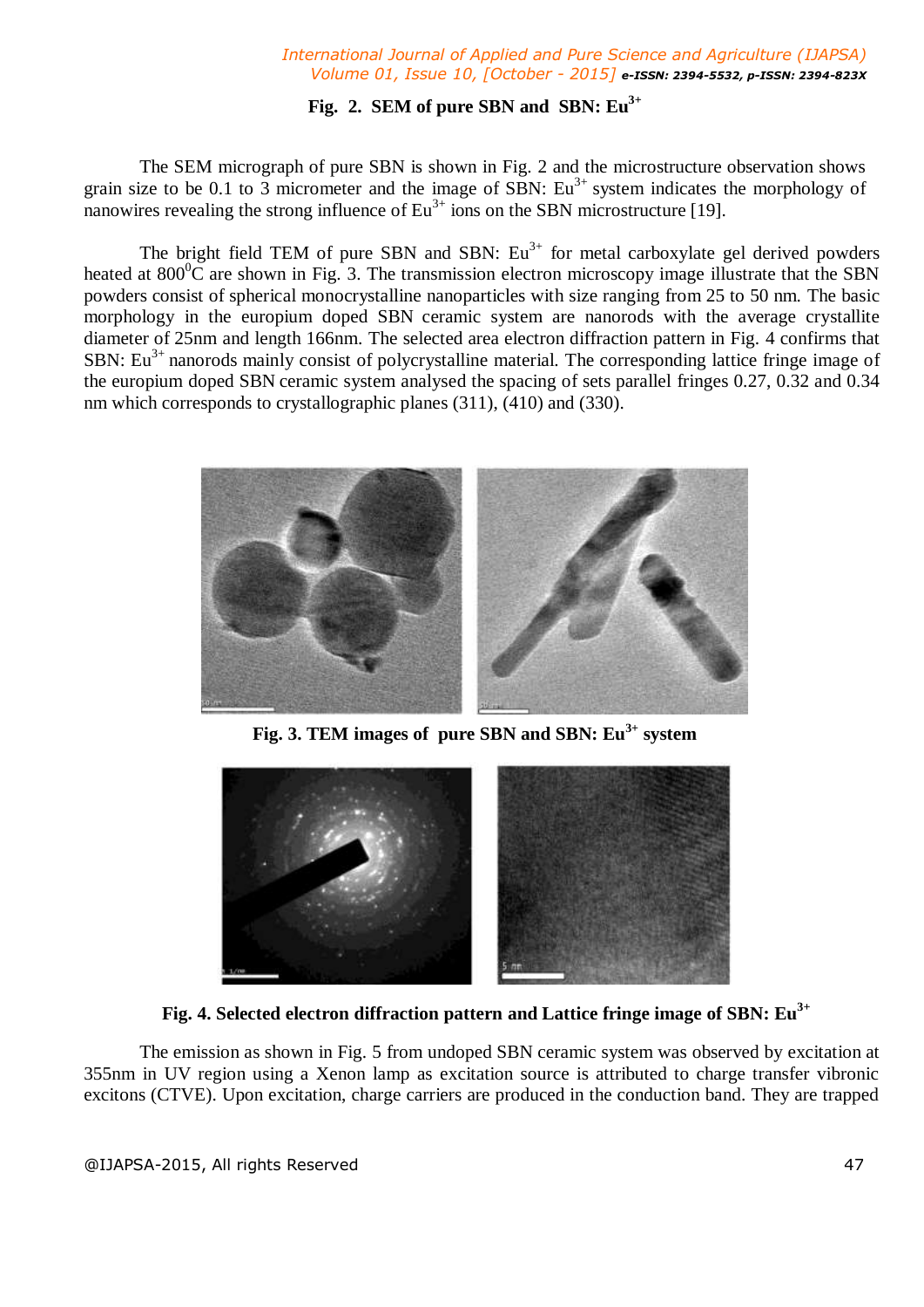at a niobium center to form quadravalent  $Nb^{4+}$ , leaving holes behind in the valence band [8]. Such induced charge transfer vibronic excitons in ferroelectric SBN solid solutions are considered to be the origin of the observed emission at 440nm. The charge transfer occurs between oxygen and niobium ions accompanied by self consistent lattice distortion. The CTVE electric dipole and soft TO phonon interaction as well as Jahn Teller type of interactions play an important role in lowering CTVE energy [20].



**Fig. 5. Emission spectrum of SBN**

Fig. 6 shows the room temperature excitation spectrum and emission spectrum of SBN:  $Eu^{3+}$ ceramic system. The intense peaks at 401, 448, 472 and 484 nm correspond to  ${}^{7}F_{0}^{-5}L_{6}$ ,  ${}^{7}F_{0}^{-5}D_{1}$ ,  ${}^{7}F_{0}^{-5}D_{2}$ and  ${}^{7}F_{0}$ <sup>-5</sup>D<sub>3</sub> transitions respectively. The orange red emission from the system is easily seen to the naked eye when excited with 448 nm from UV lamp. When excited at 448nm wavelength, the weak sharp peak observed at 528, 558, 580 and two unresolved emission peaks at 597nm and 603nm are due to the intra-4f transitions of Eu<sup>3+</sup> ions and corresponds to the magnetic dipole transition  ${}^5D_0 \rightarrow {}^7F_1$  and and the electric dipole transition,  ${}^5D_0 \rightarrow {}^7F_2$  respectively. The ratios of the intensity of 603 nm emission  $({}^5D_0 \rightarrow {}^7F_2)$  to that of 590 nm emission  $({}^{5}D_{0} \rightarrow {}^{7}F_{1})$  suggest that Eu<sup>3+</sup> ions are located in a more asymmetric environment for the sol–gel-derived phosphors [21].



**Fig. 6. Excitation and emission spectrum of SBN: Eu<sup>3</sup>**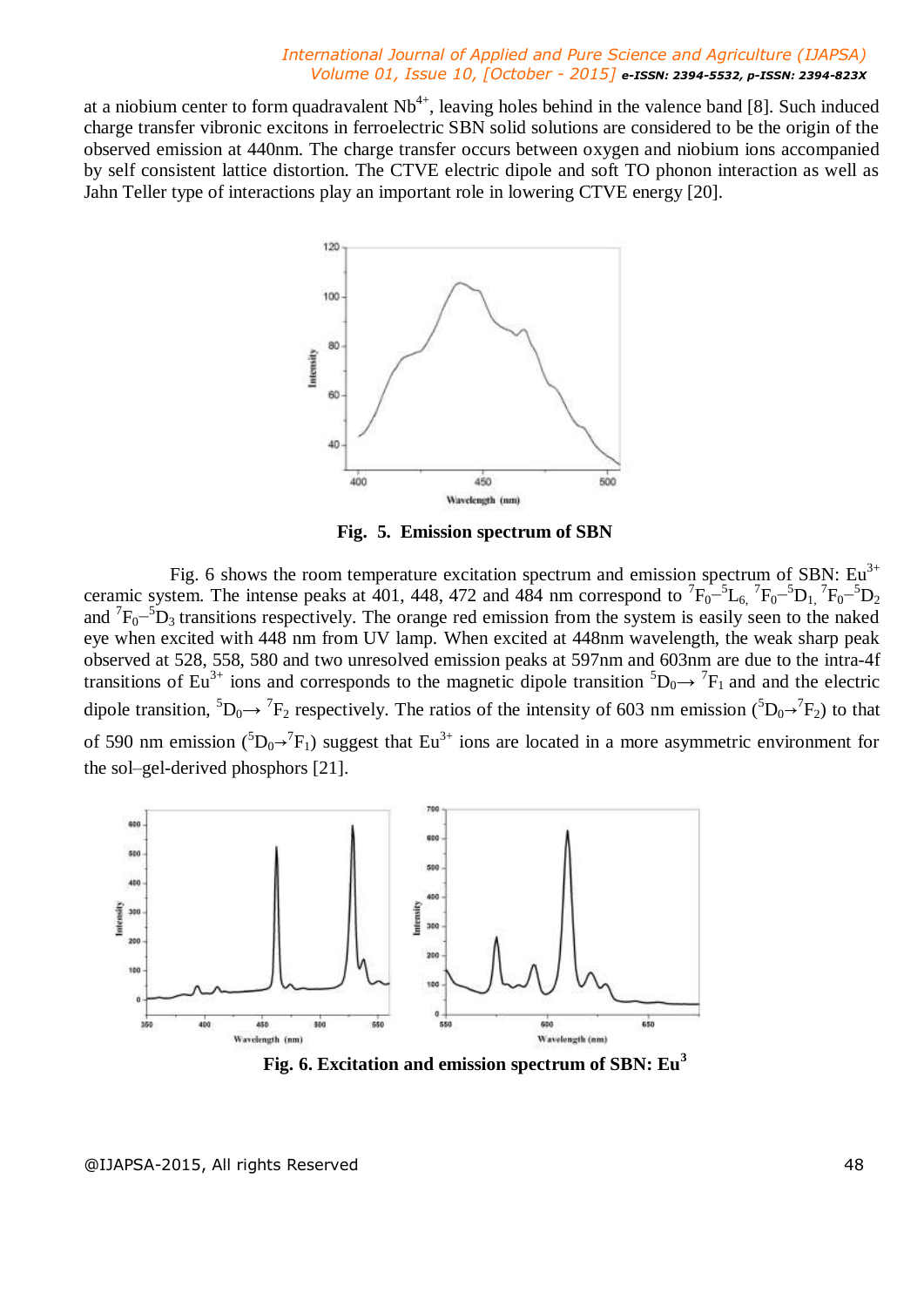Our automated z-scan setup used a precision stepper motor controlled translation stage to move the sample along the z- direction. The sample was translated along the beam axis through the focal region over a distance substantially longer than the Rayleigh range. The sample suspensions were prepared such that all of them had the same linear transmittance of 70% at the excitation wavelength of 532 nm. Two pyroelectric energy probes (Rj7620, Laser Probe Inc.) were used to monitor the input and transmitted energies through the sample. The temporal pulse width of the laser pulses was 7 nanoseconds (FWHM). The pulses were fired in the "single shot" mode, allowing sufficient time between successive pulses to avoid accumulative thermal effects in the sample.

Since the sample sees different laser intensities at each position, this position dependent transmission can be easily scaled to its intensity dependent transmission. For instance, for an incident Gaussian beam of wavelength  $\lambda$ , the beam radius at position *z* is given by  $\omega(z) = \omega(0)[1 + (z/z_0)^2]^{1/2}$ where  $\omega(0)$  is the focal spot radius and  $z_0$  is the Rayleigh range given by  $\pi \omega(0)^2 / \lambda$ . Therefore knowing the energy of the input laser pulse, the input laser fluence and intensity can be calculated for each z value*.* The nonlinear transmission curves obtained from the z-scan measurements are given in Fig. 7.

It is seen that a 3-photon absorption (3PA) type process gives the best fit to the obtained experimental data. The z-scan curve obtained is therefore numerically fitted to the nonlinear transmission equation for a three-photon absorption process [22] given by

$$
T = \frac{(1 - R)^2 \exp(-\alpha L)}{\sqrt{\pi} p_0} \int_{-\infty}^{+\infty} \ln \left[ \sqrt{1 + p_0^2 \exp(-2t^2)} + p_0 \exp(-t^2) \right] dt \tag{1}
$$

where T is the transmission of the sample, R is the Fresnel reflection coefficient at the sample-air interface,  $\alpha$  is the linear absorption coefficient, and L is the sample length.  $p_0$  is given by  $[2\gamma(1-\gamma)]$  $R)^2 I_0^2 L_{eff}$ <sup>1/2</sup> where  $\gamma$  is the three-photon absorption coefficient, and  $I_0$  is the incident intensity. L<sub>eff</sub> is given by  $[1 - \exp(-2\alpha L)]/2\alpha$ . The calculated value for the effective three-photon absorption coefficient for SBN is 2.8 x  $10^{-24}$  m<sup>3</sup>/W<sup>2</sup> [23] and that for SBN: Eu<sup>3+</sup> is 3.2 x  $10^{-25}$  m<sup>3</sup>/W<sup>2</sup>. Since the sample has some absorption at the excitation wavelength the observed three photon absorption is not a genuine one which involves virtual states; rather the actual physical process here is reverse saturable absorption (RSA), which involves more than one real excited state. Moreover, nanosecond laser pulses of moderate energies generally cannot provide sufficient irradiance for the occurrence of a genuine 3PA process. Therefore, the three photon absorption coefficients calculated here should be considered as effective 3PA coefficients.



**Fig. 7. Nonlinear transmission curves obtained for the SBN and SBN: Eu3+ samples. The hollow hexagons are data points and the solid curve is the corresponding three-photon fit to the data. Insets show the Z-scan curves.**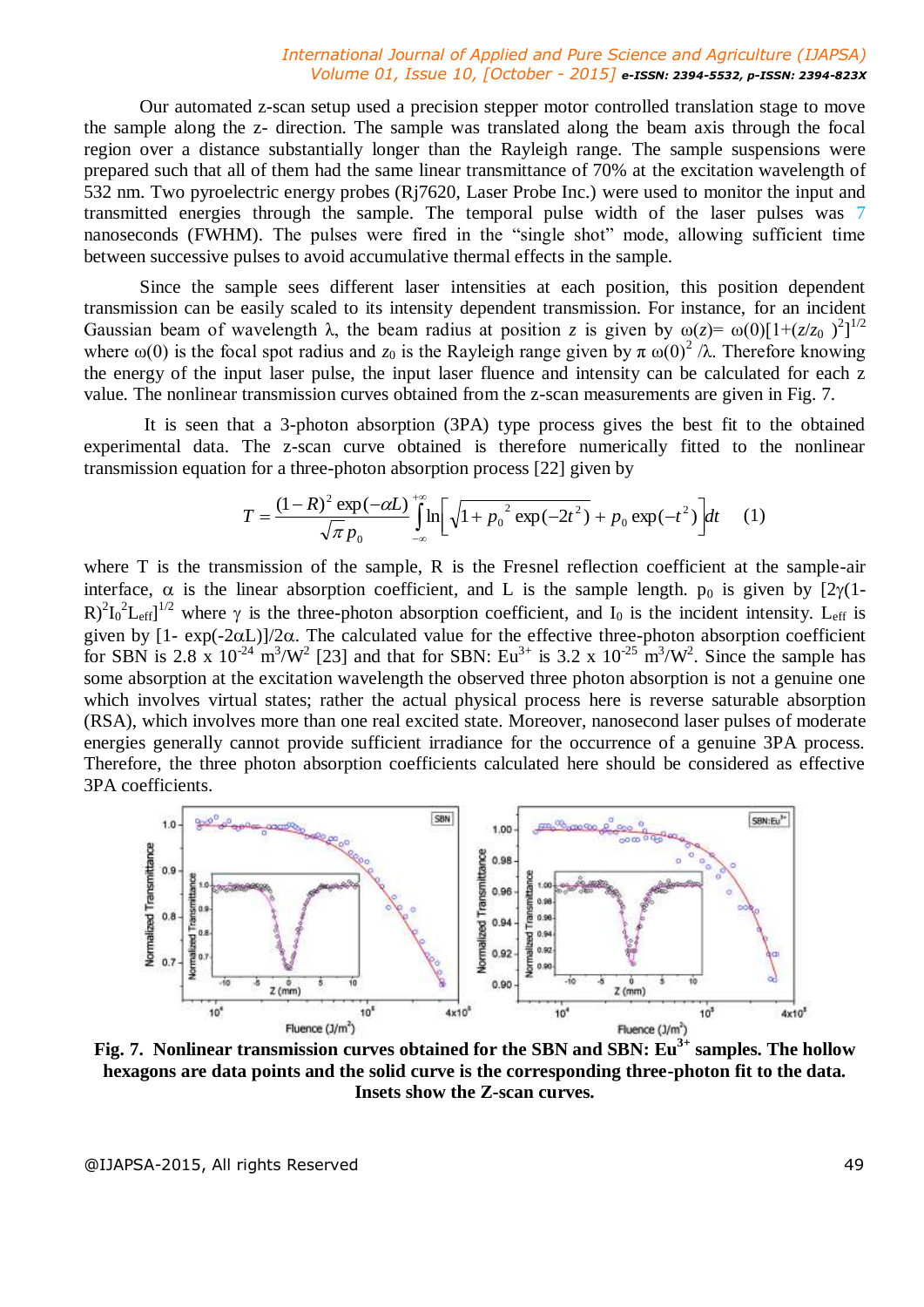## **IV. CONCLUSIONS**

The pure SBN and SBN:  $Eu^{3+}$  ceramic nanosystems were prepared through an aqueous gel method. The XRD analysis confirms tungsten bronze structure. The microstructure was examined by SEM, and TEM images identified the particle size in nanometer range. A broad band emission in the UV region extending to the visible was observed following excitation at 355nm for undoped SBN. This emission is attributed to exciton luminescence of undoped SBN ceramic system. The bright red orange emission peaks at 597nm and 603nm have been observed when excited at 448nm for SBN:  $Eu^{3+}$  ceramic nanoparticles due to the 4f - 4f transitions of  $Eu^{3+}$  ions. The nonlinear absorption behavior was investigated employing the open aperture z-scan experiment using 532 nm, 5 ns laser pulses. A cascaded three-photon absorption involving real energy states is observed, and an effective three-photon absorption coefficient of  $2.8 \times 10^{-24}$  m<sup>3</sup>/W<sup>2</sup> and 3 x 10<sup>-25</sup> m<sup>3</sup>/W<sup>2</sup> have been numerically calculated for SBN and SBN:  $Eu^{3+}$  ceramic systems respectively. This indicates that SBN and SBN:  $Eu^{3+}$  can be potential candidates for optical limiting applications. This novel and efficient pathway could open new opportunities for further investigating the novel properties of tungstate materials. The strong visiblelight emission, generated from the entire doped nanorods is expected to have many applications in nanosized lighting sources and nanospectroscopy.

### **BIBLIOGRAPHY**

- [1] Battisha. K et al., structural and optical studies of activated thin film and monolith nano-structure silica gel with different rare earth elements prepared by sol-gel techniques, Indian J. Pure Appl. Phys. 2007, 45, 441-453
- [2] Tissue. B.M. et al., Synthesis and luminescence of lanthanide ions in nanoscale insulating hosts, Chem. Mater. 1998, 10, 2837-2845.
- [3] Margarita García-Hernández et al., Eu-Doped BaTiO<sub>3</sub> Powder and Film from Sol-Gel Process with Polyvinylpyrrolidone Additive, Int. J. Mol Sci. 2009, 10 (9) 4088–4101.
- [4] Honghua Huang and Bing Yan, Sol-gel synthesis of Y<sub>x</sub>Gd<sub>2-x</sub>SiO<sub>5</sub>:Eu<sup>3+</sup> phosphors derived from the in situ assembly of multicomponent hybrid precursors, Optical Materials, 2006, 28 (5), 556-559.
- [5] M. J. Moghimi H, G. Fard. A and Rostami Multiwavelegths Optical Switching and Tunable Filters Using Dynamic Superimpose Photorefractive Bragg Grating, Progress In Electromagnetics Research C, 2008, 3, 129–142.
- [6] H. Liu et al., Optical property of Eu in strontium barium niobate optical thin film grown by pulsed laser deposition, Thin Solid Films, 2003, 424, 61–65.
- [7] A. Andresen et al., Spectroscopy of Eu<sup>3+</sup> ions in congruent strontium barium niobate crystals, Physical Review B, 2008, 77, 214102.
- [8] H. Liu et al., Non linear optical dynamics and  $Eu^{3+}$  spectral hole burning in strontium barium niobate optical thin film grown by pulsed laser deposition, J.Appl. Phys. 2002, 91, 129.
- [9] Liu H et al., Optical properties of undoped and Eu<sup>3+</sup>-doped SBN thin film grown by pulsed laser deposition, J. of luminescence 1999, 83-84, 367-371.
- [10] Dong Gun Lee et al., Ferroelectric Properties of SBN Thin Films Deposited by Ion Beam Sputtering, Ferroelectrics, 2004, 304 (1), 173 – 177.
- [11] Junmo Koo et al., Optical and Electrical Properties of Ferroelectric SBN Thin Films prepared by Sol-Gel Process, Journal of Sol-Gel Science and Technology, 2000, 19, 611–614.
- [12] S. B. Majumder et al., Synthesis of  $Sr<sub>0.5</sub>Ba<sub>0.5</sub>Nb<sub>2</sub>O<sub>6</sub> (SBN)$  thin films by sol-gel technique, Ferroelectrics, 2000, 241 (1)  $.287 - 294.$
- [13] Jiupeng Zhao et al., Preparation and electrical properties of SBN thin films derived from aqueous organic gels, Materials Letters 2004, 58, 1456– 1460.
- [14] Myoung-SupKim et al., Microstructure and dielectric characteristics of tungsten bronze structured SBN70 ceramics: effect of Nb2O5 content, J. European Ceramic Society2002, (22) 2107–2113.
- [15] J.J. Romero et al., Growth and characterization of Nd-doped SBN single crystal fibers, Applied Physics A: Materials Science & Processing, 2004, 78 (7) 1037-1042.